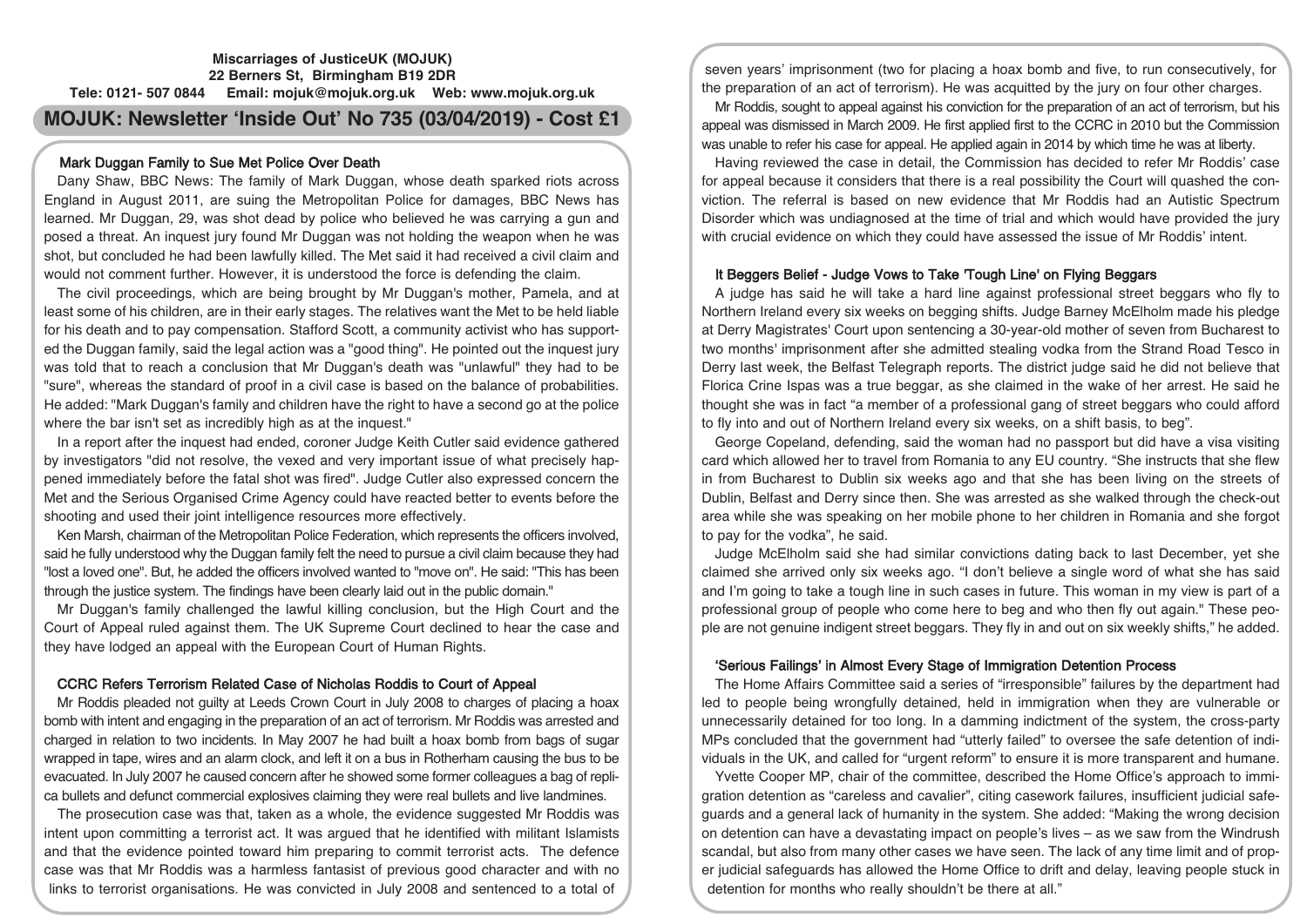Pressure has been mounting on the government to impose a time limit on detention. In January, Tory MPs David Davis, Dominic Grieve and Andrew Mitchell joined forces with Labour MPs to impose a 28-day limit on all detainees apart from foreign national offenders. A recent report by the Joint Committee on Human Rights (JCHR) also backed a time limit, as well as calling for the Home Office to lose the power to detain people in immigration centres and for detention estates to be made "less like prisons".

Sonya Sceats, chief executive of charity Freedom from Torture, welcomed the committee's report, saying: "Far too many vulnerable people are being wrongly detained, for no good reason, and without adequate safeguards. The impact of detention on torture survivors is devastating. It compounds trauma and can severely hamper recovery. Yet torture survivors continue to be detained."

A Home Office spokesperson said: "Detention is an important part of our immigration system – but it must be fair, humane and used only when absolutely necessary. We do not detain people indefinitely, and the law does not allow it – most people detained under immigration powers spend only short periods in detention. As the home secretary made clear in our response to Stephen Shaw's follow-up review of the welfare in detention of vulnerable people, we are committed to going further and faster with reforms to immigration detention, and a comprehensive cross-government programme of work is in hand to deliver on that commitment."

# National Evaluation Hails Positive Impact of Troubled Families Programme

The Troubled Families Programme has reduced the proportion of children going into care, adults claiming Jobseeker's Allowance and juvenile convictions, an evaluation has suggested. The programme is designed to support families with complex, interconnected problems such as anti-social behaviour, mental health problems or domestic violence. Rather than responding to each problem, or single family member separately, assigned keyworkers engage with the whole family. Support is coordinated from a range of services to identify and address family issues as early as possible rather than merely reacting to crises.

Evidence from the National Evaluation of the Troubled Families Programme found that, when compared to a similar control group, the programme of targeted intervention was found to have: reduced the proportion of children on the programme going into care by a third; reduced the proportion of adults on the programme going to prison by a quarter and juvenile convictions by 15%; supported more people on the programme back in work with 10% fewer people claiming Jobseekers Allowance.

Communities Secretary James Brokenshire said: "We all need support and commitment to achieve our full potential. We're all the product of other people's kindness. That starts with stronger families – as the cornerstone of stronger communities – and this is the driving spirit of the Troubled Families programme. Fresh thinking is needed now more than ever to meet the challenges we face – like knife crime and gang culture. This programme is proving it has a valuable role to play as we look forwards to the upcoming Spending Review. It's inspiring to see agencies working better together to help people succeed but the real story is the thousands of people who've taken control of their own lives. People are being helped to help themselves."

Dame Louise Casey, who was director general of the programme from 2011 to 2015, said: "Since 2012, the first and current Troubled Families Programmes have – very deliberately shaken up the way families with complex problems are supported, ensuring they are identified earlier to get the help they need, which is completely focused on helping families live better lives. "Helping families to help themselves so their kids are not taken into care or family members ending up in prison and getting more people from the programme into work is testa-

ment to what frontline staff can do with the right resources and backing. This evaluation shows it was absolutely right to have invested so much in this approach since 2012."

Since the current programme began in 2015, local authorities and their partners have worked with over 400,000 eligible families. This compares with only 2,000 families who had received whole family support in England between January 2006 and March 2010, the Ministry of Housing, Communities and Local Government said.

It added that services and professionals were now better connected and working in partnership as a result of the scheme. "Rather than circling around families with multiple and separate assessments and appointments, local authorities are using the programme to work across organisational and cultural boundaries to achieve better lives for the families in need."

The Ministry said the Secretary of State was committed to improving the programme further, including asking whether Troubled Families was the best name and whether it should be changed "to better reflect its positive and supportive ethos and to deepen the engagement for the work". Last month, a £9.5m fund was made available within the existing programme, which will focus on supporting children and families vulnerable to knife crime and gang culture – with a further £300,000 available to train frontline staff on how to tackle childhood trauma. The money has gone to community-backed projects in 21 areas across England.

### Jamaicans for Justice V Police Service Commission and Another

On appeal from the CoA of Jamaica Justices: Hale, Kerr, Black, Lloyd-Jones, Briggs Background to the Appeal:The issue arising on this appeal is what steps the Police Service Commission (PSC), the body charged with deciding on the appointment and promotion of police officers, should take to inform itself about officers recommended for promotion. In particular, is there a duty to ensure that allegations of extra-judicial killings against such an officer are fully and independently investigated before accepting a recommendation that he be promoted?

The issue arises in the context of the promotion of a particular officer, Superintendent (Supt) Hewitt, to the rank of Senior Superintendent. Jamaicans for Justice (JFJ), a non-governmental, non-partisan human rights organisation, raised complaints about fatal shootings by officers under Supt Hewitt's command with the PSC in July 2009 and asked what investigations there had been. The PSC sought a review of the allegations from the Commissioner of Police, who forwarded a brief report prepared by the Bureau of Special Investigations (BSI) of the Jamaican Constabulary Force (JCF). The PSC did not send the report to JFJ. JFJ raised further concerns about Supt Hewitt with the PSC in July and November 2010.

Shortly afterwards, the Commissioner advised the PSC that Supt Hewitt was being recommended for promotion, as an officer who had commanded challenging divisions and succeeded in reducing crime. The PSC requested a fatal incident report from the BSI. This contained particulars of 37 incidents involving Supt Hewitt, most of which were still under investigation. The PSC allowed extra time for its interview of Supt Hewitt, following which he was appointed acting Senior Superintendent while the PSC sought further information. JFJ expressed concern and sent the PSC a list of 28 complaints involving Supt Hewitt. In April 2011 the Director of Public Prosecutions reported that no charges would be brought in relation to the fatal incidents and the PSC recommended that Supt Hewitt be appointed a Senior Superintendent.

JFJ issued a claim for judicial review, seeking to quash the PSC's decision to recommend Supt Hewitt for promotion and to require it to conduct an effective and impartial investigation into the allegations of misconduct against him. Before the Court of Appeal the focus had shifted to requiring the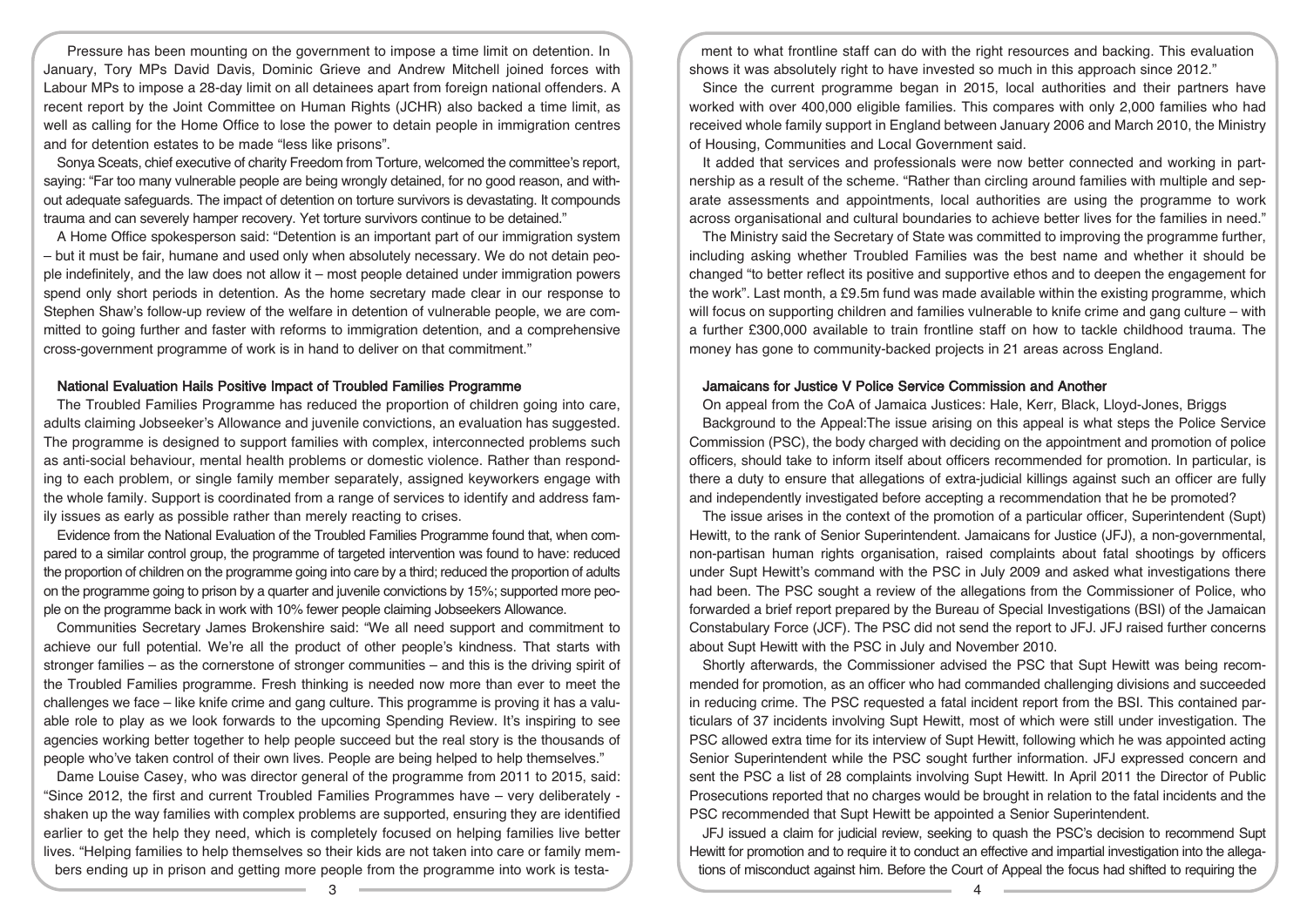PSC to cause such an investigation to be undertaken by INDECOM, the independent complaints commission set up under the Commission of Investigations Act 2010. The claims failed in the courts below.

Judgment: The Judicial Committee of the Privy Council will humbly advise Her Majesty that the appeal should be allowed. Mr Hewitt has now retired so the quashing of the PSC's decision and requirement for reconsideration has become academic. Lady Hale gives the advice of the Board.

Reasons for the Judgment:The purpose of setting up the PSC under s 129 of the Constitution of Jamaica is to insulate the JCF from political influence. When recommending officers for promotion, the PSC is governed by the Police Service Regulations 1961, which allow the PSC to consult with any public officer it considers proper and desirable and require the attendance of witnesses or production of documents. It has the power to call for a report from INDECOM. The issue is whether there is any duty, either at common law or under the Constitution, to make that inquiry before making a decision [17-20]. The PSC, like the JCF and INDECOM, must exercise its functions in a manner which is compatible with the fundamental rights of all persons, including the right to life, the right to equality before the law and the right to due process of law, guaranteed by section 13 of the Constitution [23]. The Board is disposed to accept that the right to equality before the law affords every person protection against irrationality, unreasonableness, fundamental unfairness or the arbitrary exercise of power. These are in any event fundamental common law principles governing the exercise of public functions, and applicable in this case irrespective of whether they have the status of a constitutional right [24].

The common law provides a straightforward answer to the question of whether the PSC gave proper consideration to the recommendation to promote Supt Hewitt, without exercising its powers to call for further inquiries, when it knew that serious allegations had been made against the officer and that no independent investigation had taken place. There was no statutory duty to do so, but a proper discharge of the PSC's functions did require it. While the level of serious violent crime in some parts of Jamaica was a grave concern, there was also a grave concern, both nationally and internationally, that some members of the JCF were overly inclined to take the law into their own hands in dealing with it, risking violations of the right to life, to due process of the law and to equality before the law of the people involved. Supt Hewitt was involved in a large number of fatal incidents and no independent investigation had taken place. The PSC had the power to ask INDECOM to investigate, and such an investigation might reveal a different picture from the brief information with which the PSC had been provided. The final decision would still be that of the PSC, but there was a reasonable prospect that a properly informed PSC might have made a different decision [27-28].

#### A Very Special Branch - Crime Does Not Pay

A man accused of "butchering" a tree near his property has been ordered to pay £21,000 under proceeds of crime legislation. Samuel Wilson, 40, added £21,000 to the value of his home by illegally chopping back a tree that was subject to a preservation order, The Times reports. The 42-foot oak tree, which overshadowed his balcony, was irreparably damaged after he cut off several 12-foot-long branches without permission. In a first-of-its-kind case, Wilson has been ordered by Bournemouth Crown Court to pay the local authority the equivalent amount. Andy Dearing, the enforcement team manager at Poole council, said: "We are not aware of any other case in the UK where there has been a proceeds of crime case based on the benefit of improved light to a property from the destruction of a tree. "The Proceeds of Crime Act took the matter to another level, because it looked at the benefit of that criminal activity and we said it was to gain an increase of between £21,000 to £30,000 in the value of his property."

# Charity Launches Super-Complaint Against Police for Treating Slavery Victims as Criminals

Charles Hymas, Telegraph: Hestia, a charity that specialises in helping victims of slavery, has lodged the complaint today after its investigation found just seven per cent of reported cases of modern slavery were being referred to the Crown Prosecution Service (CPS) by police. This is despite a 250 per cent rise in the number of operations to more than 1,100, which the National Crime Agency (NCA) last week said had been fuelled by children being exploited by county lines drug gangs.

The super-complaint, which will automatically trigger an inquiry by HM Inspectorate of Constabulary, is being backed by the Victims' Commissioner Baroness Newlove. "Victims are being alienated by the criminal justice system to the extent that they disappear or in some cases return to their captors," said Baroness Newlove. "Not only is this demoralising but it undermines our fight against this crime. It also seriously undermines our ability to prosecute offenders if we are no longer in touch with the victims."

Key complaints uncovered by Hestia included victims saying they were not believed by investigating police officers or being treated as criminals when they had been forced to commit crimes by their exploiters. Section 45 of the Modern Slavery Act explicitly provides a defence of being forced to commit a crime. Police officers also prioritised investigating the immigration status of victims over their crimes, according to Hestia, while some female victims of sexual exploitation were interviewed by male officers and male translators. There was also a regional lottery. Just six police forces were responsible for 75 per cent of the cases referred to the CPS. They were the Metropolitan Police Service, West Midlands, West Yorkshire, Greater Manchester, Northumbria and Kent.

Hestia has supported more than 3,300 victims of modern slavery since 2011 and is one of 14 bodies in the UK with the right to lodge super-complaints.It has based its super complaint on evidence from police and agencies involved in tackling modern slavery, Freedom of Information requests to all 43 police forces, interviews with frontline staff and supporting reports from two legal expert organisations.

# The 3 Cs: Contamination, Collusion, Concoction

Simon Warr: I was alerted to this topic during the two years (2013/14) I was under suspicion of having inappropriately touched a child in a school changing room back in the early 1980s. The allegation had absolutely no truth in it whatsoever but I was disturbed to learn that, during the so-called investigation, somebody, who had nothing whatsoever to do with the case, had appointed himself a sort of police helper and was actively touting for other complainants to come forward via postings on the internet.

In April 2014, he posted the following: 'Simon Warr's trial has been postponed until October 2014. The police have asked me to inform you all that they are still open for statements. You can DM me.' etc etc. This seemed to be a clarion call for more former pupils to come forward. I decided to do some research into this sordid practice.

Allegations of institutional historical sexual and physical abuse have become an industry here in the UK, due to the prospect of generous compensation payments. Although the sums paid to alleged victims of sexual abuse are limited under the government's 'Criminal Injuries Compensation Authority' (CICA), personal injury solicitors have realised that most institutions – particularly boarding schools and local authority children's homes – have public liability insurance that offers far richer pickings for claimants. Individual claims can easily top £100,000 and many insurers prefer to settle these claims out of court, rather than incur the heavy costs of official legal proceedings and the risk of the associated negative publicity.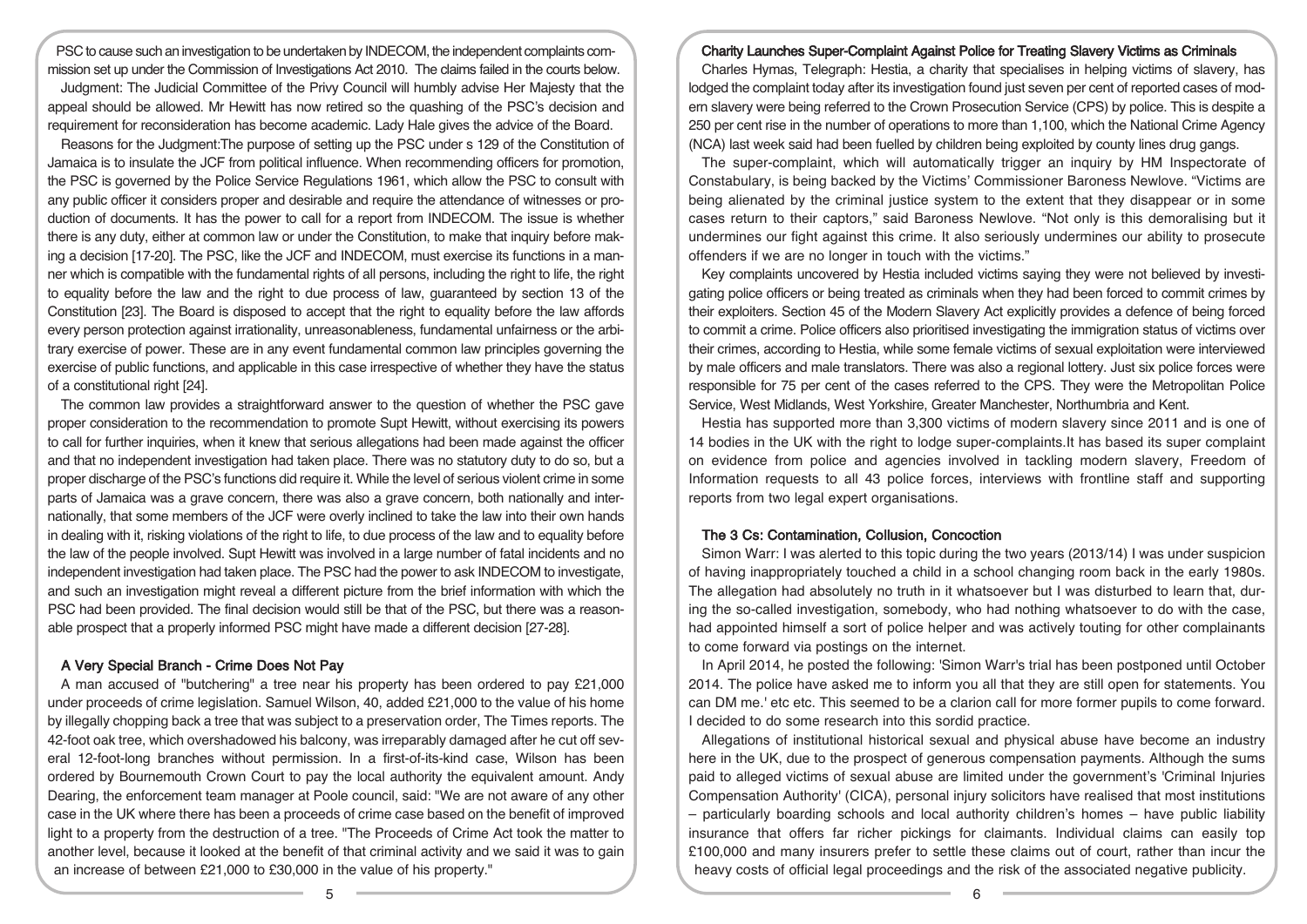What I found particularly concerning is the role being played by private individuals in actively trawling online for, usually, historical allegations – true or fabricated – that can ultimately be used to claim compensation. In some cases the alleged target(s) may be deceased, but many others are still living and, in these cases, complaints can be passed onto the local police. In a few very troubling instances, the police themselves appear to be supporting these trawling operations by sharing intelligence with the private citizens who administer the web pages.

While bringing genuine sex offenders to justice is a laudable aim, there are serious problems when private, unaccountable individuals start to play a key role in identifying potential complainants, meeting them face to face privately, without witnesses or any official oversight, taking initial statements of 'evidence' and then coaching them prior to passing their details on to firms of personal injury solicitors and then to the local police force.

This practice raises three major concerns about the integrity of any evidence that may emerge via these 'trawling' operations – the 3 Cs:

• Contamination – where the individuals involved in trawling 'implant' (or even fabricate) memories of abuse, or make suggestions to often vulnerable or disturbed adults; or to those adults who are down on their financial luck.

• Collusion – by networking between complainants, either acting as 'a go-between' for information, or sharing unofficial statements made by other complainants from the same institution, thereby adding unmerited credibility to their allegations.

• Concoction – where completely fictitious, malicious allegations against innocent people are created and developed, before being presented to the police as spontaneous claims of sexual abuse.

Even when historical allegations of abuse may be grounded in fact, the processes of contamination and collusion – if proven – may well result in a complainant's evidence being treated as unreliable. In such cases, the intervention of online trawlers has the very real potential to do enormous harm to prosecutions. The end result may be that the guilty go free, due to the meddling of unqualified and irresponsible 'enthusiasts'.

Moreover, there is also the inescapable fact that those who orchestrate such online trawling activities have no professional training or duty of care to anyone. Implanting or encouraging false memories can have devastating consequences, not only to an innocent target but also in cases where damaged or vulnerable people are effectively being manipulated to suit the trawler's own objectives. It isn't unknown for this type of obsessive to publish personal details of those alleging sexual abuse, even against the wishes of the person who has disclosed highly sensitive information to him or her. In such cases, the clear goal of the online trawler is self-aggrandisement and the cultivation of a 'saviour/hero' figure. Any damage to those who have unwisely shared their real or fantasy experiences with such individuals is dismissed as collateral damage. In some cases, irreparable harm can be caused to families, including young children, due to irresponsible behaviour of this kind.

Of course, there are some who set themselves up as trawlers who may well have much darker motives. There are doubtless a number of individuals who find stories of sexual molestation – real or imaginary – stimulating and exciting. These voyeurs – for that is what they are in reality – enjoy listening to every salacious detail of what they are being told. Yet they would deny vehemently any such suggestion from puzzled observers, who might enquire why they are so fascinated by the sexual degradation and abuse of children. It would not be unfair to describe such obsessive characters as aural scopophiliacs… deriving their sexual pleasure from listening to other's accounts of sexual abuse. Many of these perverts are very accomplished at hiding in plain sight.

Since private individuals – whether they be vigilantes or sexual abuse obsessives – who engage in these trawling operations are not bound by legal safeguards and rules which are designed to protect suspects from the contamination of evidence or collusion between accusers, any police investigation that has been launched as a result of information emerging from this type of trawling may well be compromised from the very beginning, especially if the role played by the trawler is actively concealed by detectives from the defence and the jury in criminal trials. There is a very real risk of miscarriages of justice and innocent people being wrongly convicted, due to the manipulation and even creation of bogus 'evidence', especially when prosecutors often rely on similar fact evidence to convince juries of a defendant's guilt.

So we really do need to ask: how many wrongful convictions may have occurred as a direct result of this online trawling? All defence teams should be alert to possible contamination of evidence and active collusion between former pupils, as well as the concoction of completely false abuse claims by unscrupulous, malicious, mendacious adults, who are seeking substantial compensation payouts for historical institutional sexual abuse that may never have taken place outside of their own fetid, disturbed imaginations. Just like the two who accused me back in 2012.

#### Majority of Immigration Removals Called off People Wrongly Targeted

May Bulman, Independent: More than half of deportations from the UK are called off, The Independent can reveal – raising concerns that thousands of people are being unfairly targeted for forcible removal. Figures obtained through freedom of information law show that of the 24,674 removal directions issued last year, 15,200 were cancelled. Of these, more than two-thirds were called off within a week of the scheduled removal and 45 per cent within just one day. Lawyers and campaigners said the figures showed the impact of the Home Office's "detain first, ask questions later" approach. The most common reason for cancellation was because legal representations had been submitted (34 per cent), with other reasons given including "administrative", "disruptive behaviour" and "medical". It comes after the High Court ordered the Home Office to stop using a controversial "no warning" tactic, which means a person can be told that at any point during the subsequent three months they may be given between three and seven days' notice that they will be removed.

The decision meant the Home Office had to immediately cancel 69 removals scheduled for the coming days. During the hearing, the court heard that hundreds, if not thousands, of people were probably subject to the policy in any one year. Opelo Kgari, who has been issued removal directions twice but had them cancelled both times within hours of the flight time, said the experience was "traumatising" and that a large amount of resources were wasted in the process. The 28-year-old, who came to the UK from Botswana when she was 13, told The Independent how she and her mother were chaperoned by a dozen officers in two separate vans to the airport last March before their removal was cancelled following intervention from their MP. A month later they were again placed in removal vans and driven towards the airport, before intervention from their solicitor mean the process was again cancelled. They have since been granted leave to remain in the UK. Ms Kgari said: "The whole process must cost a lot of money. Having the escorts come in from wherever in the country to the detention centre, getting their vans, taking you to the airport and then the removal being cancelled. It just goes to show how extremely disorganised they are. Opelo Kgari, 28, has been issued removal directions twice and had them cancelled both times within hours of the flight time – an experience she said was 'traumatising' "The anxiety levels were really high as it was. Then the Home Office says last minute that it won't happen this time. But it's still really difficult. You think 'okay, I've missed that bullet, but it's probably going to happen again'. The stress just mounts. "In my case, the first time we were almost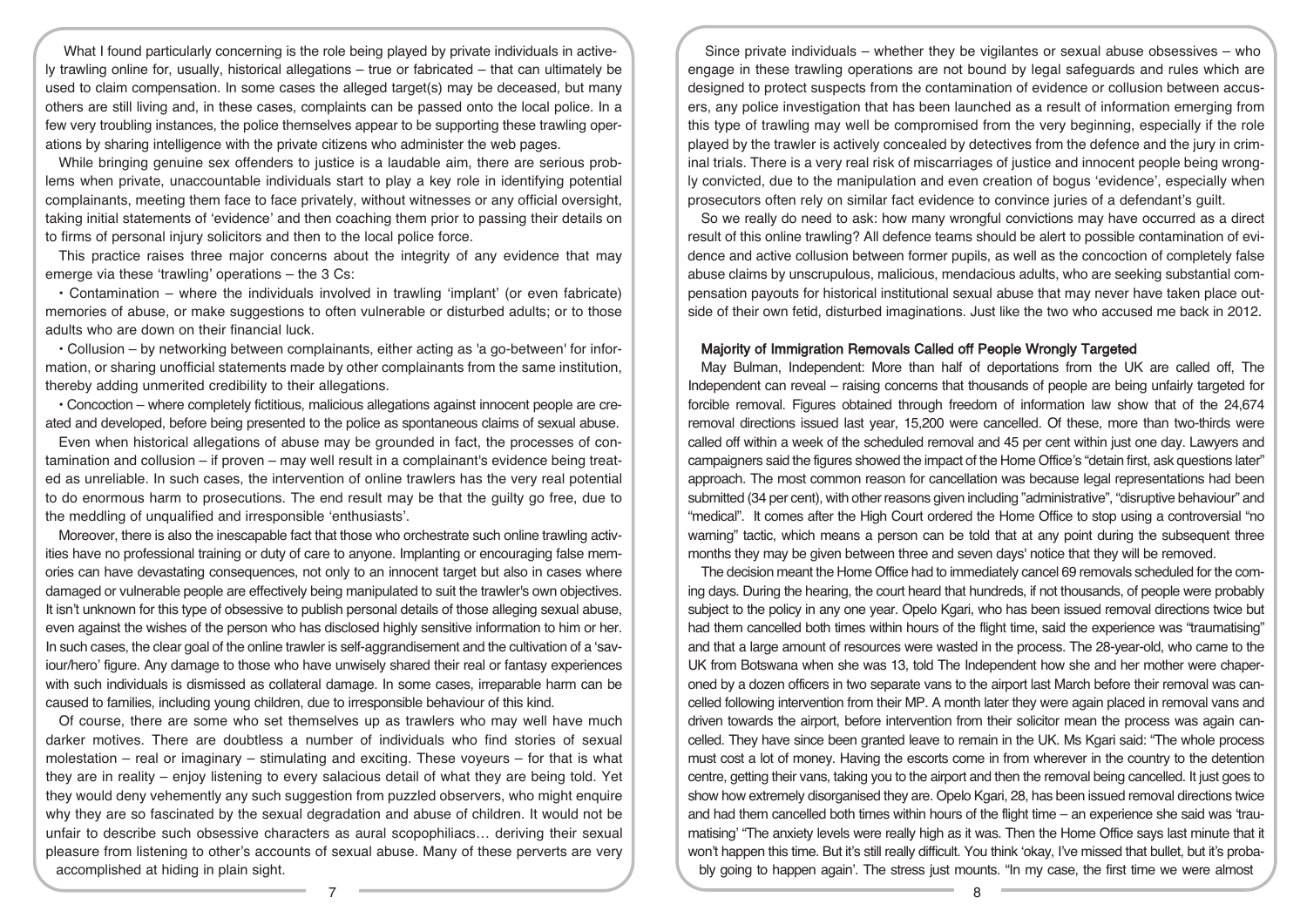removed, our solicitor was pretty useless, so I had to get in touch with all my friends and it was an MP that ended up halting the removal – not everyone has that chance."

Celia Clarke, director of Bail for Immigration Detainees (BID), said the figures were "shocking" and accused the Home Office of serving removal directions "for its own convenience". She said: "The uncertainty caused by this callous practice is highly damaging for the people concerned, whether they are parents who face permanent separation from their children, survivors of torture or trafficking, or people who have grown up in the UK and face deportation to a country they have no connection to. We have repeatedly raised concerns about the dearth of legal advice in detention and the devastating impact of the 2013 legal aid cuts which removed all non-asylum immigration work from the scope of legal aid. The high number of removals being prevented by last-minute submissions is a symptom of a system that is broken in which individuals are not able to access the legal advice they need at an early opportunity and are forced to make late submissions in desperation. Clearly this system does not serve anyone's interests and urgently needs reform."

The Independent has reported on numerous cases in the past year whereby people have been threatened with removal, but following intervention by their solicitor or their MP – as well as media coverage – their departure has been cancelled. The trend has been branded a symptom of Theresa May's hostile environment, which came about during when the coalition government was in power and has since been blamed for the Windrush fiasco and a swathe of other immigration scandals.

Immigration lawyer Colin Yeo said the high number of cancellations and declining number of removals suggested a "detain first, ask questions later" approach, which he described as a "waste of public money as well as being very distressing to those affected". Mr Yeo added: "It also suggests something is wrong with Home Office information on who is removable and who is not."

A Home Office spokesperson said: "We only return those with no legal right to remain in the UK, including foreign national offenders and failed asylum seekers. "We carefully consider all representations made in relation to a case and, should further submissions be made, have a duty to grant these appropriate consideration."

# CCRC Refer Case of Ms E to the Crown Court

Ms E arrived at Gatwick Airport on a flight from Turkey in September 2009. She presented herself at Immigration Control without a passport saying she was an Iranian national who wished to claim asylum. She said she had been involved in political demonstrations in Iran and was in fear of the authorities there. She had left Iran a month earlier and travelled on foot to Turkey where she surrendered her Iranian passport to an "agent" who arranged her passage to the UK. She was arrested at Gatwick and charged failing to produce an immigration document, contrary to section 2(1) of the Asylum and Immigration (Treatment of Claimants) Act 2004. She was remanded in custody overnight at a police station. The following day, on the advice of a solicitor paid for by Legal Aid, Ms E entered a guilty plea at Crawley Magistrates' Court. She was convicted and sentenced to three months' imprisonment. Ms E was not able to appeal against her conviction because there is no right of appeal for people who plead quilty in a magistrates' court. In 2010, the Home Office recognised Ms E as a refugee; in 2015 she was granted indefinite leave to remain in the UK. In November 2017 she applied to the Criminal Cases Review Commission for a review of her case Having reviewed the case the Commission has decided to refer Ms E's conviction for an appeal at the Crown Court. The referral is made on the basis of new evidence and new argument to suggest that Ms E should have been entitled to rely on the statutory defence under section 2(4)(c) Asylum and Immigration (Treatment of Claimants) Act 2004, and that that defence would probably have succeeded.

### 'Irredeemably Flawed': UK Probation Inspector Criticises Service

Jamie Grierson, Guardian: In a highly critical assessment, Dame Glenys Stacey, the chief inspector of probation, highlighted a catalogue of problems including a national staff shortage, sub-standard performance of private providers and shortcomings in efforts to keep victims safe. Probation services, which manage more than 250,000 offenders a year in England and Wales, have been part-privatised for the past five years under Grayling's transforming rehabilitation programme, introduced when he was justice secretary".

In her annual report, Dame Glenys Stacey said public ownership is a safer option for the core work. She revealed white noise is being used to stop private conversations between probation staff and offenders being overheard when meetings take place in open booths. The inspector suggested a lack of judicial confidence in probation and community punishments may be leading to more custodial sentences in borderline cases.

The number of probation professionals is at a critical level, with too much reliance on unqualified or agency staff, according to Stacey. She said: "The probation model delivered by transforming rehabilitation is irredeemably flawed. "Above all, it has proved well-nigh impossible to reduce probation services to a set of contractual requirements. She said victims, judges, the public and offenders must all have confidence in the quality of the service. "I find it difficult to see how this can be achieved while probation remains subject to the pressures of commerce," she added. Individuals subject to probation include inmates preparing to leave jail, former prisoners in the local community and people serving community or suspended sentences. Under Grayling's shakeup, 35 public sector probation trusts were replaced in 2014 by the National Probation Service (NPS) which continued to be held in public ownership, and 21 privately owned community rehabilitation companies (CRCs), which cover different regions. High-risk cases are supervised by the NPS, with all other work assigned to CRCs. The ministry of justice plans to end the existing CRC contracts early, in December 2020.

Under the proposed new system, 10 probation regions would be created in England, with each containing an NPS division and a CRC. In Wales, the NPS would assume responsibility for the management of all offenders. Stacey said moving to better-funded and structured contracts would help but serious design flaws would remain unaddressed. She was unable to say whether or not the public was less safe since the introduction of the existing regime. "What I do know is they could be a lot safer if we get the model right," she said. Setting out her probation blueprint, Stacey, whose tenure as chief inspector ends in May, called for a national approach and evidence-based services.

At the end of September, 258,157 offenders were on probation in England and Wales. Of those, 151,788 were under CRC supervision and 106,369 were managed by the NPS. The prisons and probation minister Rory Stewart said: "I am grateful for this incisive report, which redoubles my determination to continue working towards a probation service that puts public protection first, commands the confidence of the courts and breaks the cycle of reoffending. Our reforms mean 40,000 more offenders are being supervised, which is a positive move for public safety, but it is clear the current model is not working and there is much more we need to do. We have already taken decisive action to end the current contracts early and have invested an extra £22m a year to support offenders on release – and we are carefully considering how best to deliver an effective probation service for the future."

Richard Burgon, shadow justice secretary, said: "Chris Grayling's reckless privatisation of probation has left the public less safe and wasted hundreds of millions of pounds in bailing out failing private probation companies. Instead of continuing with the deeply flawed idea of running probation for profit, the Tories need to act on the mounting evidence, scrap their plans for new private contracts and bring probation back in house."